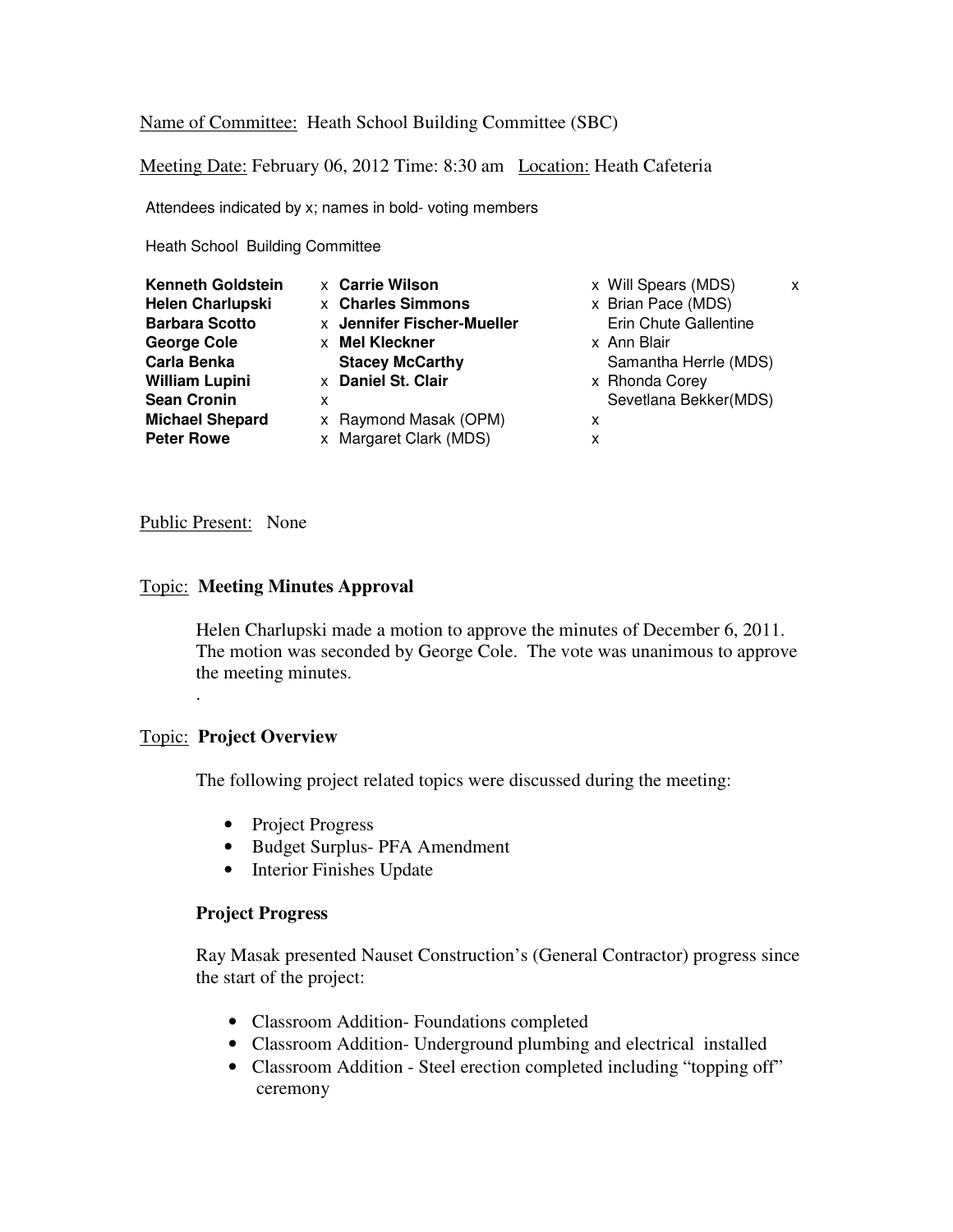• Classroom Addition- Backfilling and removal of excess material continues

Ray Masak was asked when all phases of the project would be completed. Ray stated that all phases of the project would be completed on August 15, 2011. There was a question as to why the classroom addition would not be completed sooner as previously anticipated. Ray stated that the contractor had issues getting out of the ground and based on these difficulties, the schedule had no margin of error through the completion of the job. He also stated that the contractor had submitted a schedule showing a late completion date and that the Town and MDS had rejected this schedule and had requested a recovery schedule that was anticipated today.

Based on the scheduling issues, Ray Masak stated that the cafeteria and auditorium would be turned over to the contractor sooner (April 2) than anticipated. There was some discussion on the logistics of not having both these spaces. Carrie Wilson stated she was working on a plan with her staff regarding having lunches in the classrooms (similar to what was done at the Driscoll when that school's cafeteria was renovated)

# **Budget Surplus- PFA Amendment**

Regarding the PFA amendment, Ray Masak stated that the Town working with the MSBA was able to maximize the available funding for the project increasing the budgets for technology and furnishings as well as adding back the budget for the replacement of the existing temperature controls. He then gave an overview of a memo and a Project Budget Analysis he had prepared regarding the PFA Amendment (attached).

Based on the above, it was noted that the project now had a budget surplus above the MSBA funding of \$316,000. Ray Masak stated that the MSBA had no objection to the Town using the surplus funding as long as the funding was used for projects that were completely independent from the project that was currently being funded. He stated that the surplus might be used for renovating the existing bathrooms (a priority requested by the parents) and replacing the existing play surface by the gym (a priority requested by the Parks department).

# **Interior Finishes Update**

Based on previous requests by the committee, Will Spears presented MDS's latest version of the proposed floor patterns for the cafeteria. Overall, the committee leaned toward a square pattern with a "splash" of color. After some discussion regarding the colors of the tile, the committee took a vote regarding the tile colors that appeared to have consensus. The vote was 11 in favor and 2 against. Based on the vote, it was agree that MDS could move forward with the pattern and color to provide direction to the contractor.